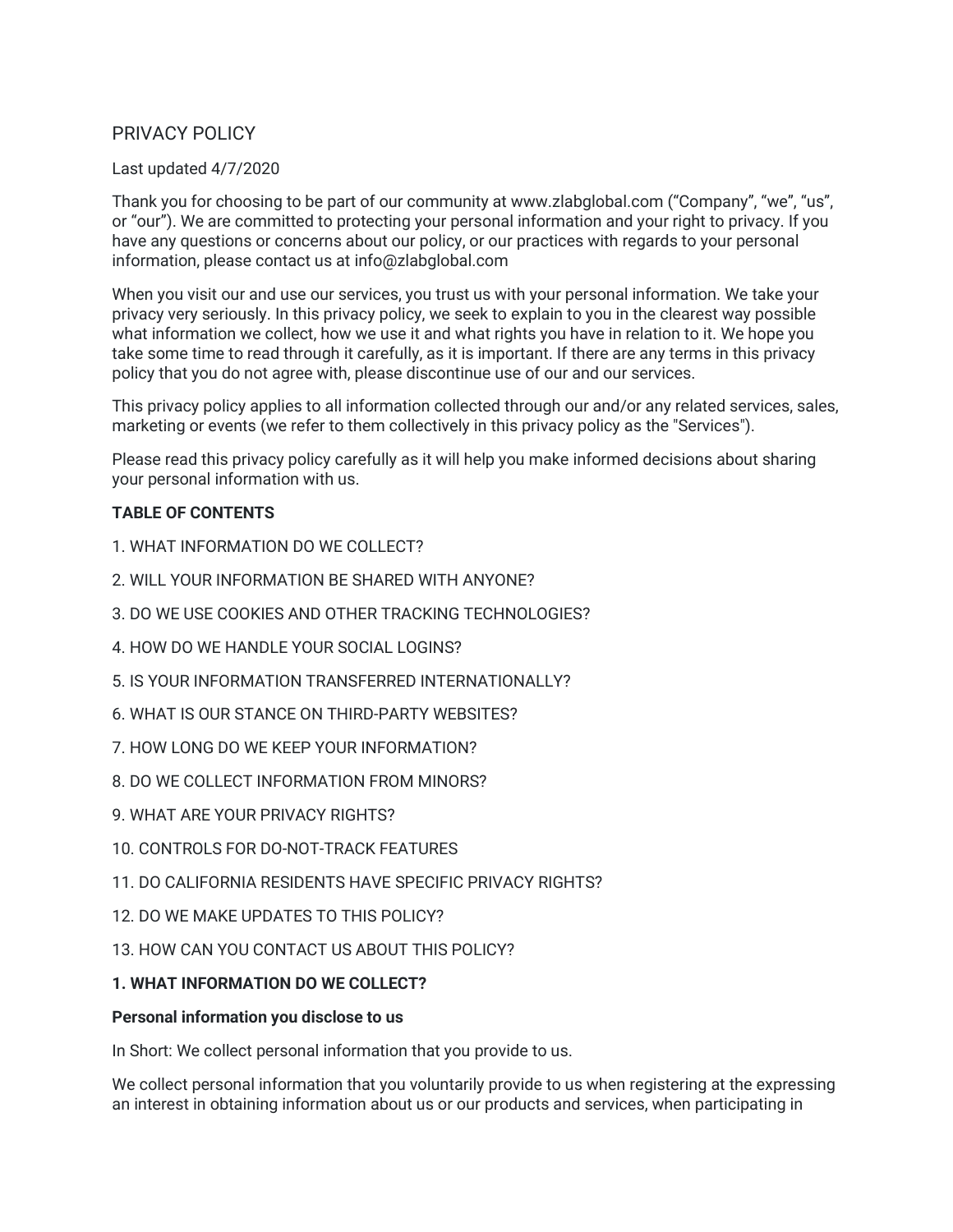activities on the (such as posting messages in our online forums or entering competitions, contests or giveaways) or otherwise contacting us.

The personal information that we collect depends on the context of your interactions with us and the website, the choices you make and the products and features you use. The personal information we collect can include the following:

Social Media Login Data. We may provide you with the option to register using social media account details, like your Facebook, Twitter or other social media account. If you choose to register in this way, we will collect the Information described in the section called "HOW DO WE HANDLE YOUR SOCIAL LOGINS" below.

All personal information that you provide to us must be true, complete and accurate, and you must notify us of any changes to such personal information.

#### **Information automatically collected**

In Short: Some information such as IP address and/or browser and device characteristics is collected automatically when you visit our website.

We automatically collect certain information when you visit, use or navigate the website. This information does not reveal your specific identity (like your name or contact information) but may include device and usage information, such as your IP address, browser and device characteristics, operating system, language preferences, referring URLs, device name, country, location, information about how and when you use our and other technical information. This information is primarily needed to maintain the security and operation of our website, and for our internal analytics and reporting purposes.

Like many businesses, we also collect information through cookies and similar technologies.

#### **2. WILL YOUR INFORMATION BE SHARED WITH ANYONE?**

In Short: We only share information with your consent, to comply with laws, to provide you with services, to protect your rights, or to fulfill business obligations.

We may process or share data based on the following legal basis:

- Consent: We may process your data if you have given us specific consent to use your personal information in a specific purpose.

- Legitimate Interests: We may process your data when it is reasonably necessary to achieve our legitimate business interests.

- Performance of a Contract: Where we have entered into a contract with you, we may process your personal information to fulfill the terms of our contract.

- Legal Obligations: We may disclose your information where we are legally required to do so in order to comply with applicable law, governmental requests, a judicial proceeding, court order, or legal process, such as in response to a court order or a subpoena (including in response to public authorities to meet national security or law enforcement requirements).

- Vital Interests: We may disclose your information where we believe it is necessary to investigate, prevent, or take action regarding potential violations of our policies, suspected fraud, situations involving potential threats to the safety of any person and illegal activities, or as evidence in litigation in which we are involved.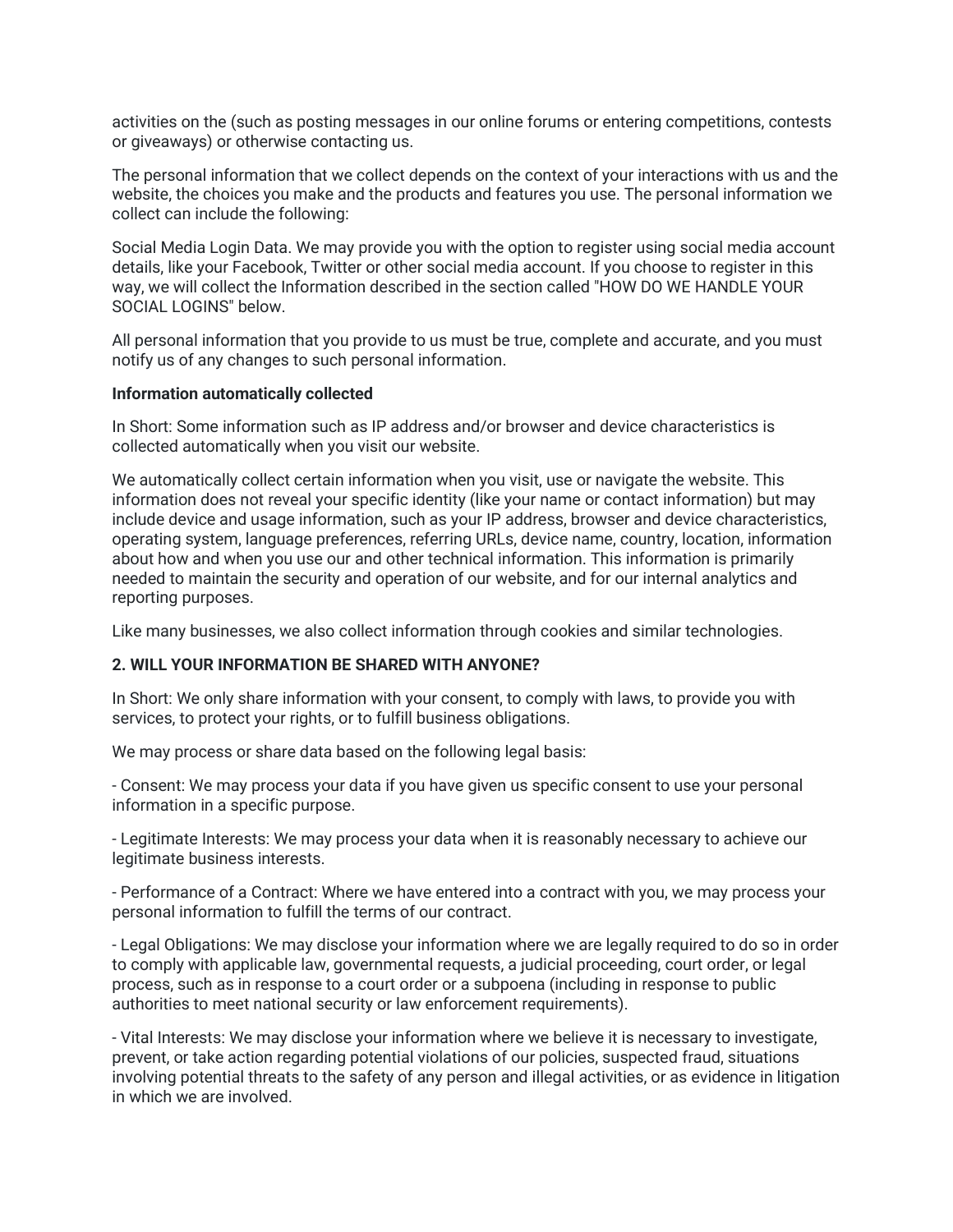More specifically, we may need to process your data or share your personal information in the following situations:

- Vendors, Consultants and Other Third-Party Service Providers. We may share your data with third party vendors, service providers, contractors or agents who perform services for us or on our behalf and require access to such information to do that work. Examples include: payment processing, data analysis, email delivery, hosting services, customer service and marketing efforts. We may allow selected third parties to use tracking technology on the website which will enable them to collect data about how you interact with the over time. This information may be used to, among other things, analyze and track data, determine the popularity of certain content and better understand online activity. Unless described in this Policy, we do not share, sell, rent or trade any of your information with third parties for their promotional purposes.

- Business Transfers. We may share or transfer your information in connection with, or during negotiations of, any merger, sale of company assets, financing, or acquisition of all or a portion of our business to another company.

- Third-Party Advertisers. We may use third-party advertising companies to serve ads when you visit the website. These companies may use information about your visits to our Website(s) and other websites that are contained in web cookies and other tracking technologies in order to provide advertisements about goods and services of interest to you.

- Affiliates. We may share your information with our affiliates, in which case we will require those affiliates to honor this privacy policy. Affiliates include our parent company and any subsidiaries, joint venture partners or other companies that we control or that are under common control with us.

- Business Partners. We may share your information with our business partners to offer you certain products, services or promotions.

- Other Users. When you share personal information or otherwise interact with public areas of the website, such personal information may be viewed by all users and may be publicly distributed outside the in perpetuity. If you interact with other users of our and register through a social network (such as Facebook), your contacts on the social network will see your name, profile photo, and descriptions of your activity. Similarly, other users will be able to view descriptions of your activity, communicate with you within our website, and view your profile.

#### **3. DO WE USE COOKIES AND OTHER TRACKING TECHNOLOGIES?**

In Short: We may use cookies and other tracking technologies to collect and store your information.

We may use cookies and similar tracking technologies (like web beacons and pixels) to access or store information. Specific information about how we use such technologies and how you can refuse certain cookies is set out in our Cookie Policy.

#### **4. HOW DO WE HANDLE YOUR SOCIAL LOGINS?**

In Short: If you choose to register or log in to our services using a social media account, we may have access to certain information about you.

Our offer you the ability to register and login using your third party social media account details (like your Facebook or Twitter logins). Where you choose to do this, we will receive certain profile information about you from your social media provider. The profile Information we receive may vary depending on the social media provider concerned, but will often include your name, e-mail address, friends list, profile picture as well as other information you choose to make public.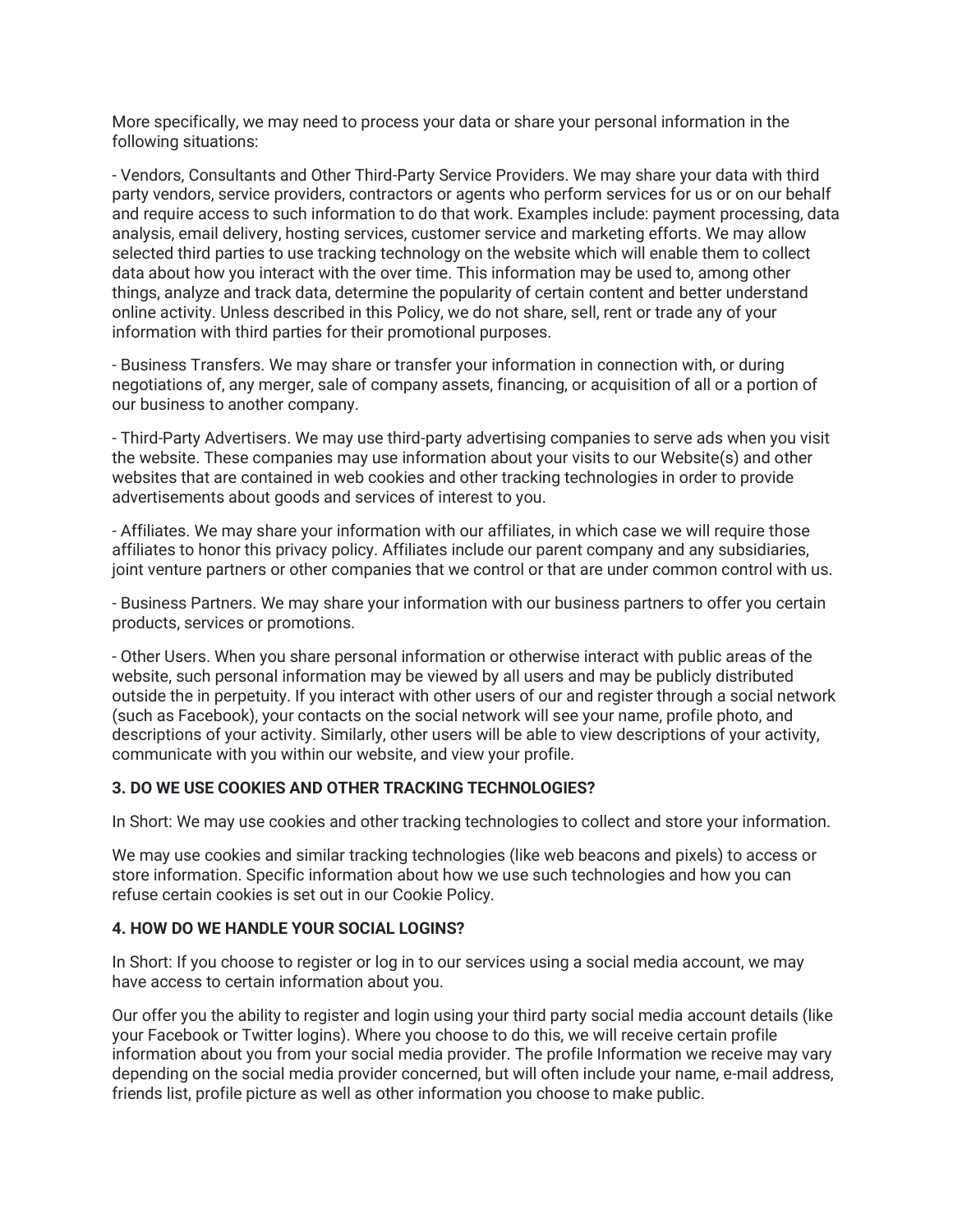We will use the information we receive only for the purposes that are described in this privacy policy or that are otherwise made clear to you on the website. Please note that we do not control, and are not responsible for, other uses of your personal information by your third party social media provider. We recommend that you review their privacy policy to understand how they collect, use and share your personal information, and how you can set your privacy preferences on their sites and apps.

#### **5. IS YOUR INFORMATION TRANSFERRED INTERNATIONALLY?**

In Short: We may transfer, store, and process your information in countries other than your own.

Our servers are located in. If you are accessing our from outside, please be aware that your information may be transferred to, stored, and processed by us in our facilities and by those third parties with whom we may share your personal information (see "WILL YOUR INFORMATION BE SHARED WITH ANYONE?" above), in and other countries.

If you are a resident in the European Economic Area, then these countries may not have data protection or other laws as comprehensive as those in your country. We will however take all necessary measures to protect your personal information in accordance with this privacy policy and applicable law.

## **6. WHAT IS OUR STANCE ON THIRD-PARTY WEBSITES?**

In Short: We are not responsible for the safety of any information that you share with third-party providers who advertise, but are not affiliated with, our websites.

The websites may contain advertisements from third parties that are not affiliated with us and which may link to other websites, online services or mobile applications. We cannot guarantee the safety and privacy of data you provide to any third parties. Any data collected by third parties is not covered by this privacy policy. We are not responsible for the content or privacy and security practices and policies of any third parties, including other websites, services or applications that may be linked to or from the website. You should review the policies of such third parties and contact them directly to respond to your questions.

## **7. HOW LONG DO WE KEEP YOUR INFORMATION?**

In Short: We keep your information for as long as necessary to fulfill the purposes outlined in this privacy policy unless otherwise required by law.

We will only keep your personal information for as long as it is necessary for the purposes set out in this privacy policy, unless a longer retention period is required or permitted by law (such as tax, accounting or other legal requirements). No purpose in this policy will require us keeping your personal information for longer than 1 year.

When we have no ongoing legitimate business need to process your personal information, we will either delete or anonymize it, or, if this is not possible (for example, because your personal information has been stored in backup archives), then we will securely store your personal information and isolate it from any further processing until deletion is possible.

## **8. DO WE COLLECT INFORMATION FROM MINORS?**

In Short: We do not knowingly collect data from or market to children under 18 years of age.

We do not knowingly solicit data from or market to children under 18 years of age. By using the website, you represent that you are at least 18 or that you are the parent or guardian of such a minor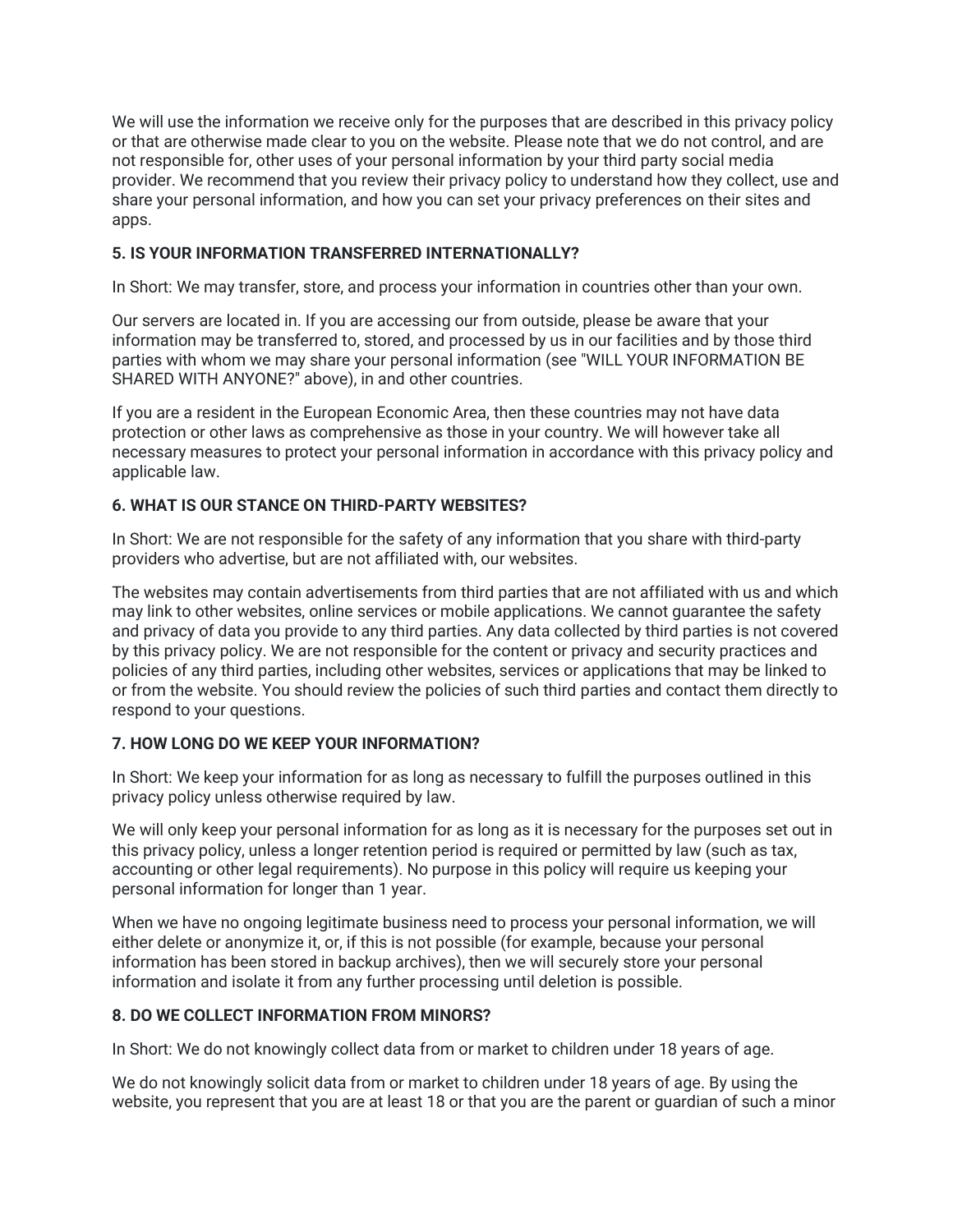and consent to such minor dependent's use of the website. If we learn that personal information from users less than 18 years of age has been collected, we will deactivate the account and take reasonable measures to promptly delete such data from our records. If you become aware of any data we have collected from children under age 18, please contact us at info@zlabglobal.com.

## **9. WHAT ARE YOUR PRIVACY RIGHTS?**

In Short: You may review, change, or terminate your account at any time.

If you are resident in the European Economic Area and you believe we are unlawfully processing your personal information, you also have the right to complain to your local data protection supervisory authority. You can find their contact details here: http://ec.europa.eu/justice/dataprotection/bodies/authorities/index\_en.htm.

## **Account Information**

If you would at any time like to review or change the information in your account or terminate your account, you can:

Upon your request to terminate your account, we will deactivate or delete your account and information from our active databases. However, some information may be retained in our files to prevent fraud, troubleshoot problems, assist with any investigations, enforce our Terms of Use and/or comply with legal requirements.

Opting out of email marketing: You can unsubscribe from our marketing email list at any time by clicking on the unsubscribe link in the emails that we send or by contacting us using the details provided below. You will then be removed from the marketing email list – however, we will still need to send you service-related emails that are necessary for the administration and use of your account. To otherwise opt-out, you may:

## **10. CONTROLS FOR DO-NOT-TRACK FEATURES**

Most web browsers and some mobile operating systems and mobile applications include a Do-Not-Track ("DNT") feature or setting you can activate to signal your privacy preference not to have data about your online browsing activities monitored and collected. No uniform technology standard for recognizing and implementing DNT signals has been finalized. As such, we do not currently respond to DNT browser signals or any other mechanism that automatically communicates your choice not to be tracked online. If a standard for online tracking is adopted that we must follow in the future, we will inform you about that practice in a revised version of this privacy policy.

## **11. DO CALIFORNIA RESIDENTS HAVE SPECIFIC PRIVACY RIGHTS?**

In Short: Yes, if you are a resident of California, you are granted specific rights regarding access to your personal information.

California Civil Code Section 1798.83, also known as the "Shine The Light" law, permits our users who are California residents to request and obtain from us, once a year and free of charge, information about categories of personal information (if any) we disclosed to third parties for direct marketing purposes and the names and addresses of all third parties with which we shared personal information in the immediately preceding calendar year. If you are a California resident and would like to make such a request, please submit your request in writing to us using the contact information provided below.

If you are under 18 years of age, reside in California, and have a registered account with the website, you have the right to request removal of unwanted data that you publicly post on the website. To